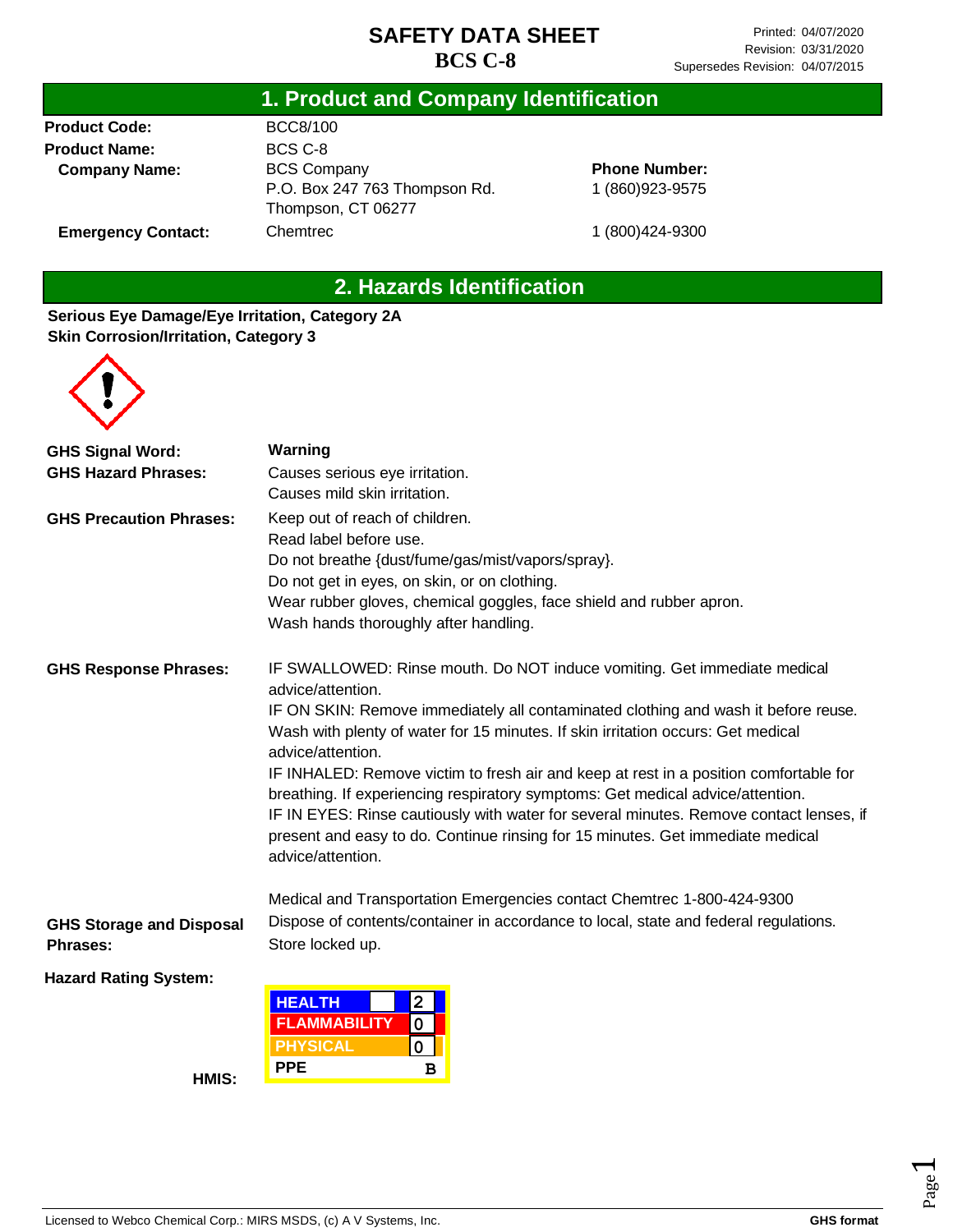#### **Potential Health Effects (Acute and Chronic):**

|                                            |                                                                 |                                                                                                                                                                                                                                                                                                                    | 3. Composition/Information on Ingredients                                                                                                                                                                                                                                                                                                                                                                                                                                                                                                      |  |  |  |  |  |
|--------------------------------------------|-----------------------------------------------------------------|--------------------------------------------------------------------------------------------------------------------------------------------------------------------------------------------------------------------------------------------------------------------------------------------------------------------|------------------------------------------------------------------------------------------------------------------------------------------------------------------------------------------------------------------------------------------------------------------------------------------------------------------------------------------------------------------------------------------------------------------------------------------------------------------------------------------------------------------------------------------------|--|--|--|--|--|
| CAS#                                       |                                                                 | <b>Hazardous Components (Chemical Name)</b>                                                                                                                                                                                                                                                                        | <b>Concentration</b>                                                                                                                                                                                                                                                                                                                                                                                                                                                                                                                           |  |  |  |  |  |
| 497-19-8                                   | Sodium carbonate                                                |                                                                                                                                                                                                                                                                                                                    | 80.0 - 90.0 %                                                                                                                                                                                                                                                                                                                                                                                                                                                                                                                                  |  |  |  |  |  |
| 7758-29-4                                  | Sodium phosphate, Tribasic                                      |                                                                                                                                                                                                                                                                                                                    | $1.0 - 10.0 %$                                                                                                                                                                                                                                                                                                                                                                                                                                                                                                                                 |  |  |  |  |  |
|                                            |                                                                 |                                                                                                                                                                                                                                                                                                                    | <b>4. First Aid Measures</b>                                                                                                                                                                                                                                                                                                                                                                                                                                                                                                                   |  |  |  |  |  |
| <b>Procedures:</b>                         | <b>Emergency and First Aid</b>                                  | No data available.                                                                                                                                                                                                                                                                                                 |                                                                                                                                                                                                                                                                                                                                                                                                                                                                                                                                                |  |  |  |  |  |
| In Case of Inhalation:                     |                                                                 |                                                                                                                                                                                                                                                                                                                    | Remove victim to fresh air and keep at rest in a position comfortable for breathing. If<br>experiencing respiratory symptoms: Get immediate medical advice/attention.                                                                                                                                                                                                                                                                                                                                                                          |  |  |  |  |  |
| In Case of Skin Contact:                   |                                                                 | Wash any sensitive areas. If skin irritation occurs: Get medical advice/attention.                                                                                                                                                                                                                                 |                                                                                                                                                                                                                                                                                                                                                                                                                                                                                                                                                |  |  |  |  |  |
| In Case of Eye Contact:                    |                                                                 | advice/attention.                                                                                                                                                                                                                                                                                                  | Immediately flush eyes with large amounts of fresh, tepid water for at least 15 minutes.<br>Hold eyelids open to ensure complete irrigation of eye and lid tissues. Tilt head to the<br>side and irrigate the eye from the bridge of the nose to the outside of the face. Keep<br>run-off from entering the other eye, mouth or ear. Washing eye within the first few<br>seconds is essential to achieve maximum effectiveness. Remove contact lenses, if<br>present and easy to do. Continue rinsing. If eye irritation persists, get medical |  |  |  |  |  |
| In Case of Ingestion:                      |                                                                 | Do not induce vomiting. Rinse mouth with fresh, Tepid water, than immediately drink 4-8<br>oz. or milk or water. Never give anything by mouth to an unconscious person. If<br>vomiting occurs, keep airways open. Keep head lower than hips to prevent aspiration<br>into the lungs. Get medical advice/attention. |                                                                                                                                                                                                                                                                                                                                                                                                                                                                                                                                                |  |  |  |  |  |
|                                            |                                                                 |                                                                                                                                                                                                                                                                                                                    | <b>5. Fire Fighting Measures</b>                                                                                                                                                                                                                                                                                                                                                                                                                                                                                                               |  |  |  |  |  |
| <b>Flash Pt:</b>                           |                                                                 | No data.                                                                                                                                                                                                                                                                                                           |                                                                                                                                                                                                                                                                                                                                                                                                                                                                                                                                                |  |  |  |  |  |
| <b>Explosive Limits:</b>                   |                                                                 | LEL: No data.                                                                                                                                                                                                                                                                                                      | UEL: No data.                                                                                                                                                                                                                                                                                                                                                                                                                                                                                                                                  |  |  |  |  |  |
| <b>Autoignition Pt:</b>                    |                                                                 | No data.                                                                                                                                                                                                                                                                                                           |                                                                                                                                                                                                                                                                                                                                                                                                                                                                                                                                                |  |  |  |  |  |
|                                            |                                                                 |                                                                                                                                                                                                                                                                                                                    | <b>Suitable Extinguishing Media:</b> Dry chemical, CO2, sand, earth, water spray or regular foam.                                                                                                                                                                                                                                                                                                                                                                                                                                              |  |  |  |  |  |
| <b>Fire Fighting Instructions:</b>         |                                                                 | As in any fire, wear a self-contained breathing apparatus in pressure-demand,<br>MSHA/NIOSH (approved or equivalent), and full protective gear.                                                                                                                                                                    |                                                                                                                                                                                                                                                                                                                                                                                                                                                                                                                                                |  |  |  |  |  |
| Hazards:                                   | <b>Flammable Properties and</b>                                 | No data available.                                                                                                                                                                                                                                                                                                 |                                                                                                                                                                                                                                                                                                                                                                                                                                                                                                                                                |  |  |  |  |  |
|                                            |                                                                 |                                                                                                                                                                                                                                                                                                                    | 6. Accidental Release Measures                                                                                                                                                                                                                                                                                                                                                                                                                                                                                                                 |  |  |  |  |  |
| <b>Protective Precautions,</b>             | <b>Protective Equipment and</b><br><b>Emergency Procedures:</b> |                                                                                                                                                                                                                                                                                                                    | Rubber or neoprene gloves, Safety glasses, Wear chemical protective clothing.                                                                                                                                                                                                                                                                                                                                                                                                                                                                  |  |  |  |  |  |
| <b>Material Is Released Or</b><br>Spilled: | <b>Steps To Be Taken In Case</b>                                |                                                                                                                                                                                                                                                                                                                    | Vacuum or sweep up material and place into a suitable disposal container.                                                                                                                                                                                                                                                                                                                                                                                                                                                                      |  |  |  |  |  |
|                                            |                                                                 |                                                                                                                                                                                                                                                                                                                    | <b>7. Handling and Storage</b>                                                                                                                                                                                                                                                                                                                                                                                                                                                                                                                 |  |  |  |  |  |
| Handling:                                  | <b>Precautions To Be Taken in</b>                               | For industrial or institutional use only.                                                                                                                                                                                                                                                                          |                                                                                                                                                                                                                                                                                                                                                                                                                                                                                                                                                |  |  |  |  |  |
| Storing:                                   | <b>Precautions To Be Taken in</b>                               |                                                                                                                                                                                                                                                                                                                    | Store in a cool, dry place. Store in a tightly closed container.                                                                                                                                                                                                                                                                                                                                                                                                                                                                               |  |  |  |  |  |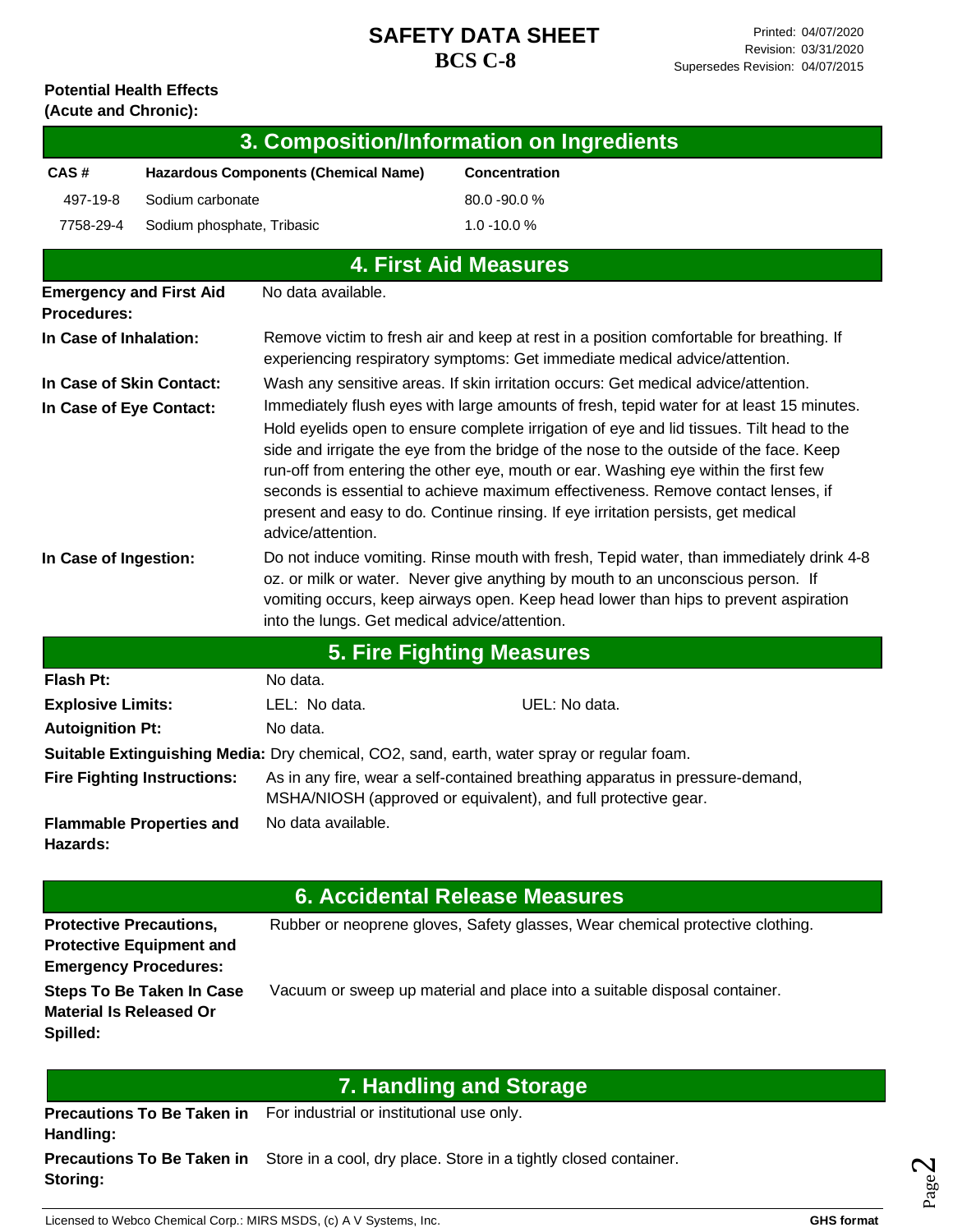|                                                             | 8. Exposure Controls/Personal Protection          |                                                                 |  |                                     |                                                                                         |  |                     |  |
|-------------------------------------------------------------|---------------------------------------------------|-----------------------------------------------------------------|--|-------------------------------------|-----------------------------------------------------------------------------------------|--|---------------------|--|
| CAS#                                                        | <b>Partial Chemical Name</b>                      |                                                                 |  | <b>OSHA TWA</b>                     | <b>ACGIH TWA</b>                                                                        |  | <b>Other Limits</b> |  |
| 497-19-8                                                    | Sodium carbonate                                  |                                                                 |  | No data.                            | No data.                                                                                |  | No data.            |  |
| 7758-29-4                                                   | Sodium phosphate, Tribasic                        |                                                                 |  | No data.                            | No data.                                                                                |  | No data.            |  |
| (Specify Type):                                             | <b>Respiratory Equipment</b>                      |                                                                 |  |                                     | A respirator is not needed under normal and intended conditions of product use.         |  |                     |  |
| <b>Eye Protection:</b>                                      |                                                   | Safety glasses                                                  |  |                                     |                                                                                         |  |                     |  |
| <b>Protective Gloves:</b>                                   |                                                   | Rubber or neoprene gloves                                       |  |                                     |                                                                                         |  |                     |  |
| <b>Other Protective Clothing:</b>                           | Wear chemical protective clothing.                |                                                                 |  |                                     |                                                                                         |  |                     |  |
| <b>Engineering Controls</b>                                 |                                                   | No data available.                                              |  |                                     |                                                                                         |  |                     |  |
| (Ventilation etc.):                                         |                                                   |                                                                 |  |                                     |                                                                                         |  |                     |  |
|                                                             |                                                   |                                                                 |  | 9. Physical and Chemical Properties |                                                                                         |  |                     |  |
| <b>Physical States:</b>                                     |                                                   |                                                                 |  |                                     |                                                                                         |  |                     |  |
| <b>Appearance and Odor:</b>                                 |                                                   | [ ] Liquid<br>[X] Solid<br>[ ] Gas<br>Appearance: White powder. |  |                                     |                                                                                         |  |                     |  |
|                                                             |                                                   | Odor: No apparent odor.                                         |  |                                     |                                                                                         |  |                     |  |
| <b>Melting Point:</b>                                       |                                                   | No data.                                                        |  |                                     |                                                                                         |  |                     |  |
| <b>Boiling Point:</b>                                       |                                                   | No data.                                                        |  |                                     |                                                                                         |  |                     |  |
| <b>Autoignition Pt:</b>                                     |                                                   | No data.                                                        |  |                                     |                                                                                         |  |                     |  |
| Flash Pt:                                                   |                                                   | No data.                                                        |  |                                     |                                                                                         |  |                     |  |
| <b>Explosive Limits:</b>                                    |                                                   | LEL: No data.                                                   |  |                                     | UEL: No data.                                                                           |  |                     |  |
|                                                             | Specific Gravity (Water = 1): No data.            |                                                                 |  |                                     |                                                                                         |  |                     |  |
| $mm Hg$ ):                                                  | Vapor Pressure (vs. Air or                        | No data.                                                        |  |                                     |                                                                                         |  |                     |  |
|                                                             | Vapor Density (vs. $Air = 1$ ):                   | No data.                                                        |  |                                     |                                                                                         |  |                     |  |
| <b>Evaporation Rate:</b>                                    |                                                   | No data.                                                        |  |                                     |                                                                                         |  |                     |  |
| <b>Solubility in Water:</b>                                 |                                                   | 100                                                             |  |                                     |                                                                                         |  |                     |  |
| <b>Percent Volatile:</b>                                    |                                                   | No data.                                                        |  |                                     |                                                                                         |  |                     |  |
|                                                             |                                                   |                                                                 |  | <b>10. Stability and Reactivity</b> |                                                                                         |  |                     |  |
| Stability:                                                  |                                                   | Unstable [ ]                                                    |  | Stable [X]                          |                                                                                         |  |                     |  |
| <b>Conditions To Avoid -</b>                                |                                                   |                                                                 |  |                                     | Avoid handling conditions which may allow for leaks and spills of this material. Do not |  |                     |  |
| Instability:                                                |                                                   | equipment.                                                      |  |                                     | permit personnel to handle this product without proper training and/or protective       |  |                     |  |
| Avoid:                                                      | Incompatibility - Materials To No data available. |                                                                 |  |                                     |                                                                                         |  |                     |  |
| <b>Byproducts:</b>                                          | Hazardous Decomposition Or No data available.     |                                                                 |  |                                     |                                                                                         |  |                     |  |
| <b>Reactions:</b>                                           | <b>Possibility of Hazardous</b>                   | Will occur [ ]                                                  |  | Will not occur [X]                  |                                                                                         |  |                     |  |
| <b>Conditions To Avoid -</b><br><b>Hazardous Reactions:</b> |                                                   | No data available.                                              |  |                                     |                                                                                         |  |                     |  |

Page ო